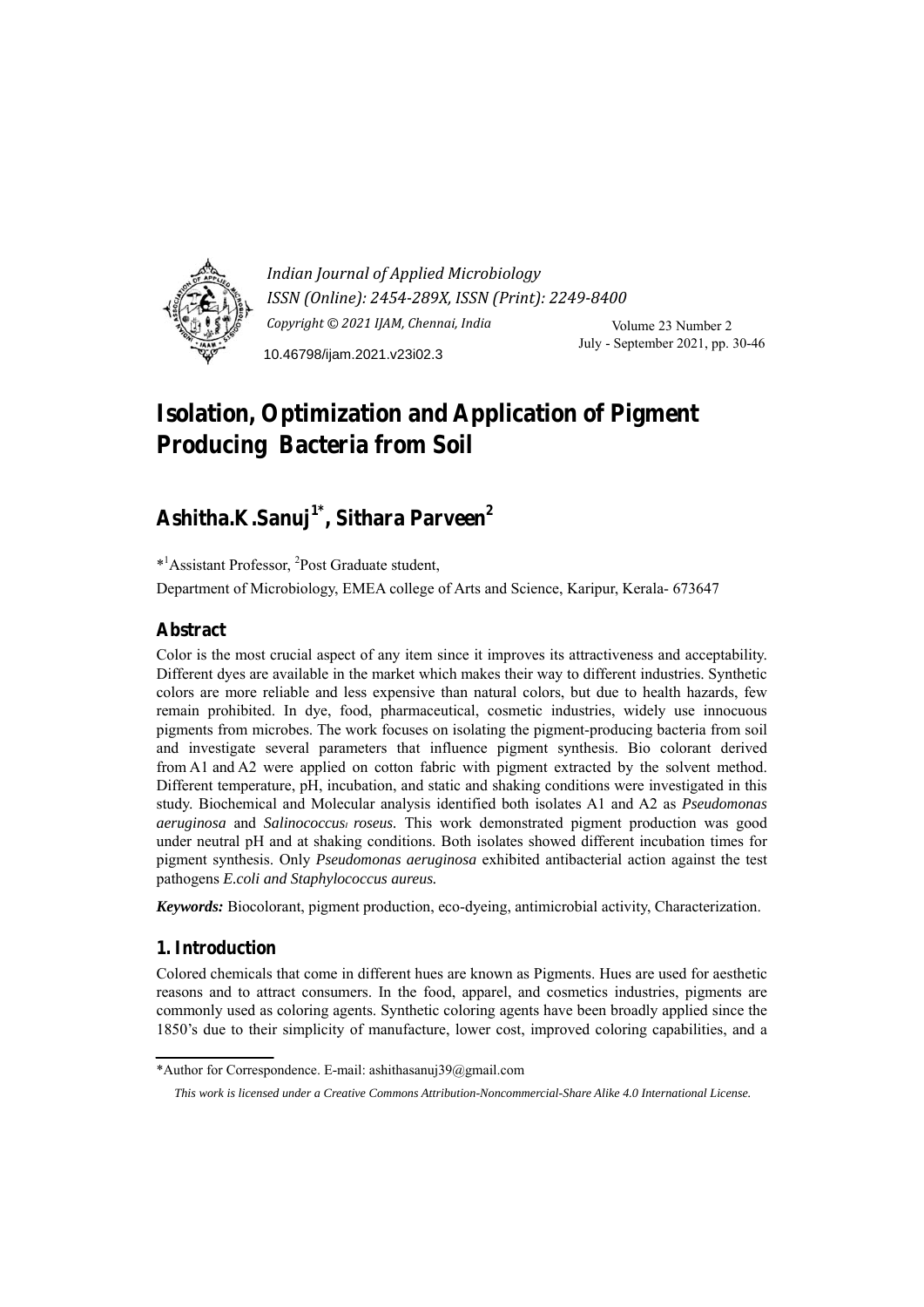minimal amount of coloring required [1,2]. Synthetic dyes' have hyper-allergenicity or carcinogenicity consequences, hence prompted more investigation into natural colors. Ores, insects, plants, and bacteria are all sources of natural pigments. As they are available throughout the year, bio pigments are preferred over plants [8]. Bacterial colors are an excellent natural resource alternative to manufactured pigments due to their distinct characteristics [3]. Bacterial pigments are also one of the newest topics of study, with exciting possibilities for a variety of applications. Bio colorant is a coloring agent generated from living organisms like Anthocyanidin, carotenoids, prodigiosin, and other pigments. To prevent the perils of artificial dyes, a growing interest is seen in creating procedures for making pigments from natural sources all around the world [4].

The pigment is a substance made up of minute particles that are insoluble in the medium and commonly applied as a colorant, additives, antioxidants, color intensifiers, and other things in the food industry. Water-soluble pigments are available in a variety of colors [5].

Marketing and synthesis of carotenoid pigment from vegetables are influenced by seasonal and geographic variation [6]. The nontoxic pigments produced by microorganisms make them ideal for dyes, foods, pharmaceuticals, and other industrial applications [8]. Furthermore, natural colorants derived from microorganisms have therapeutic value as antioxidants, antimicrobials, additives, color intensifiers, and anticancer agents, in addition to being cost-effective. *Staphylococcus aureus,* shows Golden Yellow, *Agrobacterium aurantiacum,* with Pink-red *Chromobacterium* with Purple red*, Serratia marcescens,* with Creamy*, Bacillus spp.* with yellow*,*  colored pigments were observed [7].

The red basidiomycetous yeast and the green algae *Xanthophyllomyces dendrorhous* and *Heamatococcus pluvialis* are the sources of natural astaxanthin [9]. *Penicillium oxalicum*, a fungus strain that can create a red colorant, can be used in the food and cosmetic sectors [10]. Environment parameters will impact microbial growth and survival, such as pH, salt content, ambient temperature, nutrient factors. In general, stressful circumstances influence microbial growth and boost their ability to create secondary metabolites such as enzymes, pigments, and antibiotics. Furthermore, some bacteria may experience a mutation that alters their phenotypic and allows them to survive and reproduce. Microbes should have mechanisms to maintain low mutation arising from the detrimental effects of mutation produced by stress factors [11]. The present work focuses on identifying pigment-producing bacteria from soil, optimization, pigment synthesis, extraction of the pigments, and their application.

## **2. Materials and Methodology**

## *2.1 Collection of sample*

Soil samples were taken from Edakkara, Malappuram district under various soil conditions, like riverbed side, garden, roadside, and workshop soil. The collected samples were placed in a sterile polythene bag and labeled appropriately.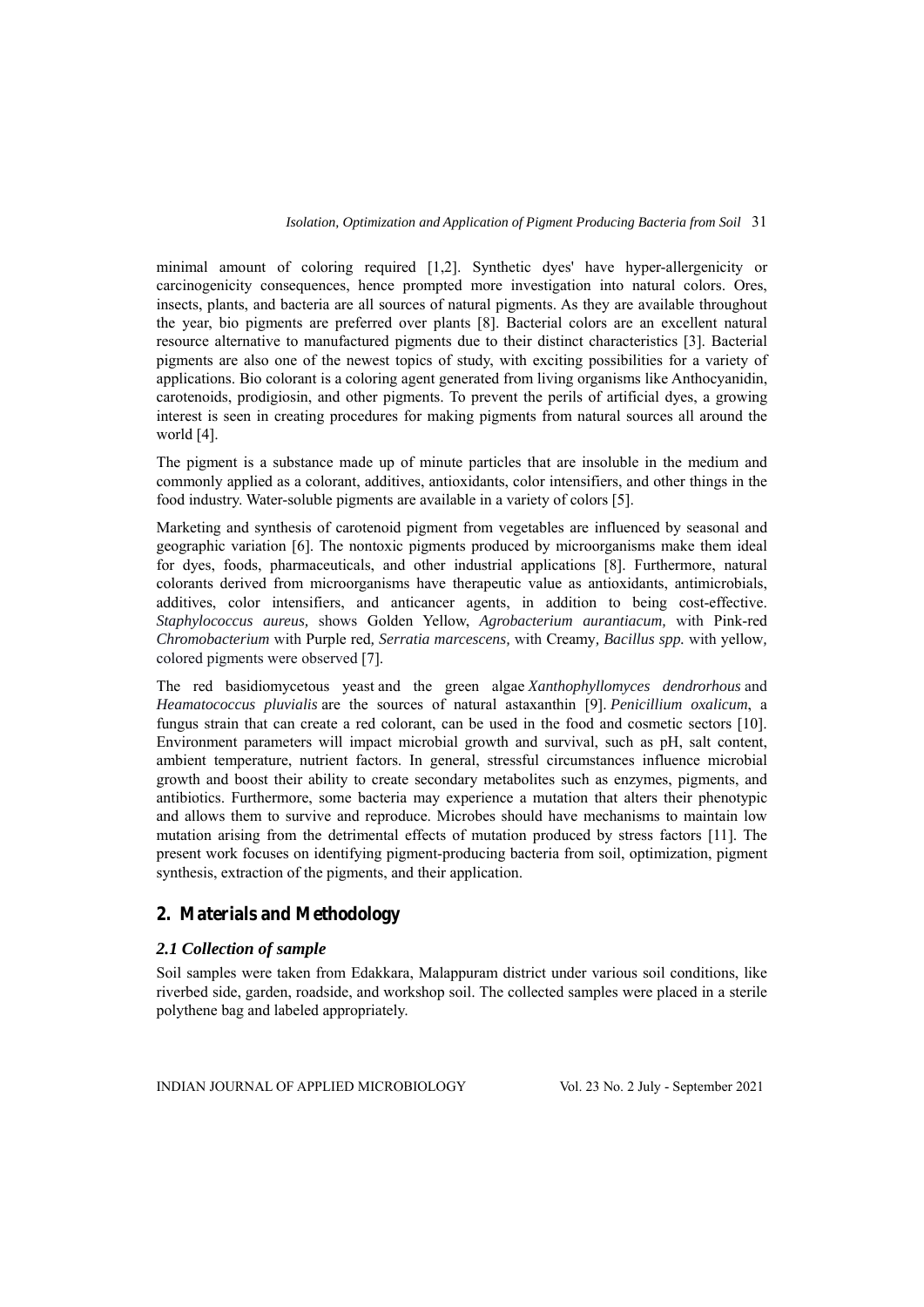2.2 Isolation of Pigment-Producing Bacteria Collected soil samples were used for serial dilution up to  $10^{-9}$ .  $10^{-4}$  to  $10^{-9}$  were plated on nutrient Agar plates were incubated at 37°C for 24 hours. After which, pigmented colonies alone were propagated for 48 hours at  $37^{\circ}$  C. Pure culture of well isolated colonies were obtained [12]

#### *2.3 Identification*

The colonies were further subjected to preliminary identification based on morphology and biochemical tests [13].

*a. Molecular Characterization of Selected Isolates Using 16S rRNA Sequence Analysis***.**  Molecular identification of selected bacteria was done using 16S rRNA gene sequence.

#### *i) Genomic DNA isolation-*

Genomic DNA was isolated according NucleoSpin® Tissue Kit (Macherey-Nagel) following manufacturer's instructions.

A part of cultures are taken in a microcentrifuge tube. 180 μl of T1 buffer and 25 μl of proteinase K was added and incubated at 56°C in a water bath until it was completely lysed. After lysis, 5 μl of RNase A (100 mg/ml) was added and incubated at room temperature for 5 minutes. 200 μl of B3 buffer was added and incubated at 70°C for 10 minutes. 210 μl of 100% ethanol was added and mixed thoroughly by vortexing. The mixture was pipetted into NucleoSpin® Tissue column placed in a 2 ml collection tube and centrifuged at 11000 x g for 1 minute. The NucleoSpin<sup>®</sup> Tissue column was transferred to a new 2 ml tube and washed with 500 μl of BW buffer. Wash step was repeated using 600 μl of B5 buffer. After washing the NucleoSpin® Tissue column was placed in a clean 1.5 ml tube and DNA was eluted out using 50 μl of BE buffer. [14]

## *b. Agarose Gel Electrophoresis for DNA quality and Quantity check*

The quality of the DNA isolated was checked using agarose gel electrophoresis. 1µl of 6X gelloading buffer (0.25% bromophenol blue, 30% sucrose in TE buffer pH-8.0) was added to 5µl of DNA. The samples were loaded to 0.8% agarose gel prepared in 0.5X TBE (Tris Borate-EDTA) buffer containing  $0.5 \mu g/ml$  ethidium bromide. Electrophoresis was performed with  $0.5X$  TBE as electrophoresis buffer at 75 V until bromophenol dye front has migrated to the bottom of the gel. The gels were visualized in a UV transilluminator and the image was captured under UV light using Gel documentation system (Bio-Rad). [30]

## *C) Amplification of 16SrRNA*

## **PCR Analysis**

PCR amplification reactions were carried out in a 20 ul reaction volume which contained 1X PCR buffer (100mM Tris HCl, pH-8.3; 500mM KCl), 0.2mM each dNTPs (dATP, dGTP, dCTP and dTTP), 2.5mM MgCl<sub>2</sub>,1unit of AmpliTaq Gold DNA polymerase enzyme,0.1mg/ml BSA,  $4\%$ DMSO, 5pM of forward and reverse primers and template DNA [31].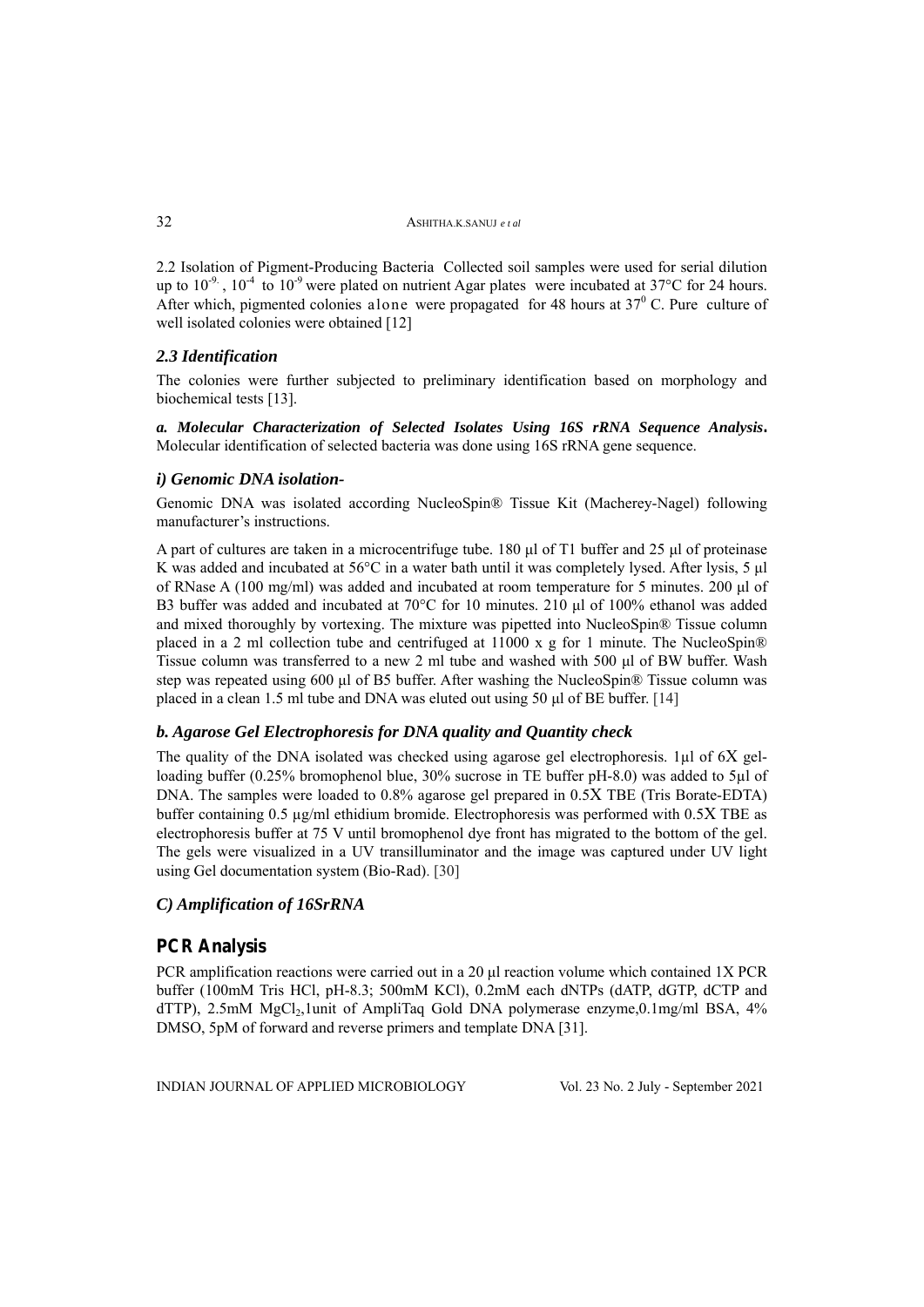#### **Primers used in A1**

| <b>Target</b> | <b>Primer</b> | <b>Direction</b> | Sequence $(5' \rightarrow 3')$ |
|---------------|---------------|------------------|--------------------------------|
| 16S rRNA      | 16SRS-F       | Forward          | GACAACGCCCTCAGCATCACCAGC       |
|               | 16SRS-R       | Reverse          | CGCTGGCCCATTCGCTCCAGCGCT       |

#### **Primers used in A2**

| Target  | Primer  | <b>Direction</b>             | Sequence( $5'$ $\rightarrow$ $3'$ ) |
|---------|---------|------------------------------|-------------------------------------|
| 16S RNA | 16SRS-F | Forward                      | <b>TTCCGGTTGATCCTGCC</b>            |
|         | 16SRS-R | AAGGAGGTGATCCAGCC<br>Reverse |                                     |

The PCR amplifications were carried out in a PCR thermal cycler (Gene Amp PCR System 9700, Applied Biosystems) followed by Agarose gel electrophoresis and unwanted primers were removed by Exo SAP-IT treatment.

## *2.4 Sequence Analysis*

The sequence quality was checked using Sequence Scanner Software v1 (Applied Biosystems). Sequence alignment and required editing of the obtained sequences were carried out using Geneious Pro v5.1.

#### *i. Identification and Phylogeny.*

The final sequence was used for the analysis. The sequence similarity and phylogeny was done by BLAST of NCBI.

## *2.5 Optimization for pigment production.*

#### **i. Temperature:**

Nutrient Broth was prepared in three sets. The nutrient broth were inoculated with bacterial isolates and each set was incubated at different temperature. The test tube set were incubated 27°C (room temperature) at 37°C (incubator), 47°C (water bath) and 57°C (Hot air oven), respectively, for 24 hours, to study the effect of temperature on the pigment production. Then OD was measured calorimetrically [32] [33].

**ii. Effect of pH:** Effect of pH on the pigment production by bacterial isolates, test tubes containing Nutrient broth were prepared in three sets. Prior to autoclaving the pH for each set of test tubes were adjusted to 6,7,8 and 9 respectively. The nutrient, from each set were inoculated with bacterial isolates and were incubated at 37ºC for 24hours to study the effect of pH on the pigment production. Then OD was measured [32] [33].

**iii. Effect of incubation time:** Nutrient broths were prepared in three sets. The nutrient broth were then inoculated with bacterial isolates and each set was incubated at different time i.e 24, 48, 72, 96 hours respectively, at 37ºC to study the effect of incubation time on the pigment production. Then OD was measured.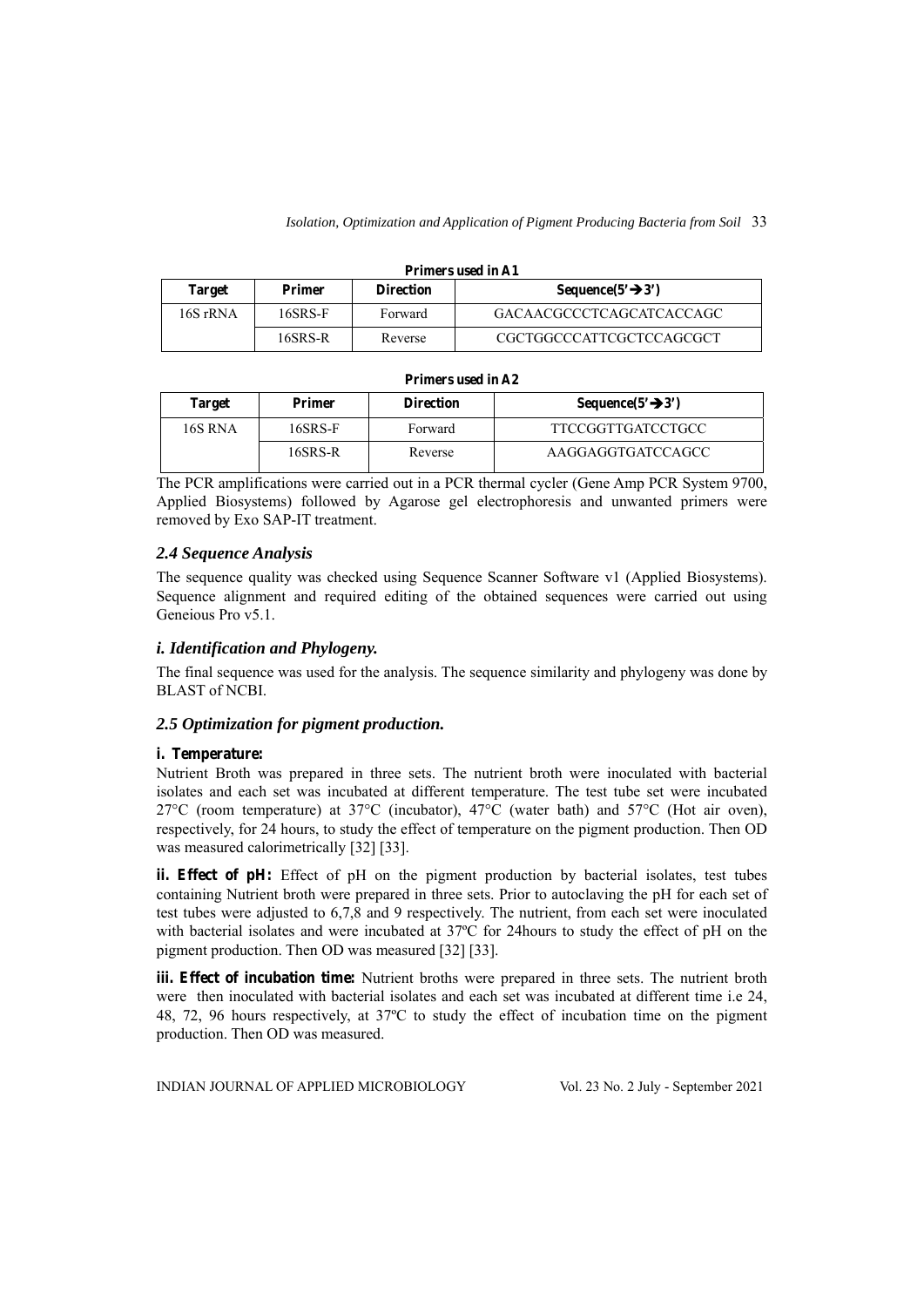**iv. Effect of shaking /static conditions:** The bacterial isolates cultured were inoculated into sterile nutrient broth in conical flask and incubated at optimum pH, temperature, incubation time and under static as well as shaking conditions[15].

## *2.6 Production of Pigment*

Pigment production was carried out based on method by isolates cultivated in Nutrient broth (NB). This experiment was done to determine the effect of bacterial growth and pigment production. A loopful colony of A1 and A2 was cultured in each Erlenmeyer flasks contains Nutrient broth (NB) incubated at 28°C for 24 hours as seed cultures. About 1 ml of each seed cultures was then transferred into each new Erlenmeyer flasks containing 250 ml of Nutrient broth (NB). All bacterial inoculum agitated vigorously at 120 rpm using incubator shaker at 28°C for 7 days.

## **Extraction of Pigment**

Pigment produced by isolates were extracted based on method by centrifugation with condition set as 5000 rpm for 15 minutes by using centrifuge. The supernatant and pellet collected and extracted by using solvent.

#### **Pigment Extraction from Pellet and supernatant**

Pigment extraction from bacterial pellet was done using solvent extraction method. The pellet collected was re suspended with same amount of 100 ml acidified ethanol (4% of HCL and 96 ml of ethanol). The mixture of pellet and the solvent were vortexed and subjected to further centrifugation with condition set as 6000 rpm at for 15 minutes [34]

#### **Pigment Extraction from Supernatant**

Pigment extraction from supernatant was carried by solvent extraction method. The supernatant collected was resuspended with 100 ml acidified ethanol. The mixture of supernatant and the solvent were vortexed and subjected to further centrifugation with condition set as 6000 rpm for 15 minutes [34].

#### *2.7 Antibacterial Activity*

The pigments' antimicrobial activity was determined by agar well diffusion method against two human pathogens (*Escherichia coli* and *Staphylococcus aureus*). The spread plate technique was used to plate the sample on sterile Nutrient Agar plates, and wells were bored. The pigment was then added to the wells in the proper amount (30 ul) and incubated at 37° C for 24 hours, by measuring the zone of inhibition was determined [35].

## **2. Application of the Pigment**

The application of extracted pigment was evaluated on cotton cloth. Cotton cloths cut in to pieces were soaked in 10 ml ethanol extract pigment of A1 and A2 taken in different petri plates and incubated at room temperature. White cloth material were taken as a control.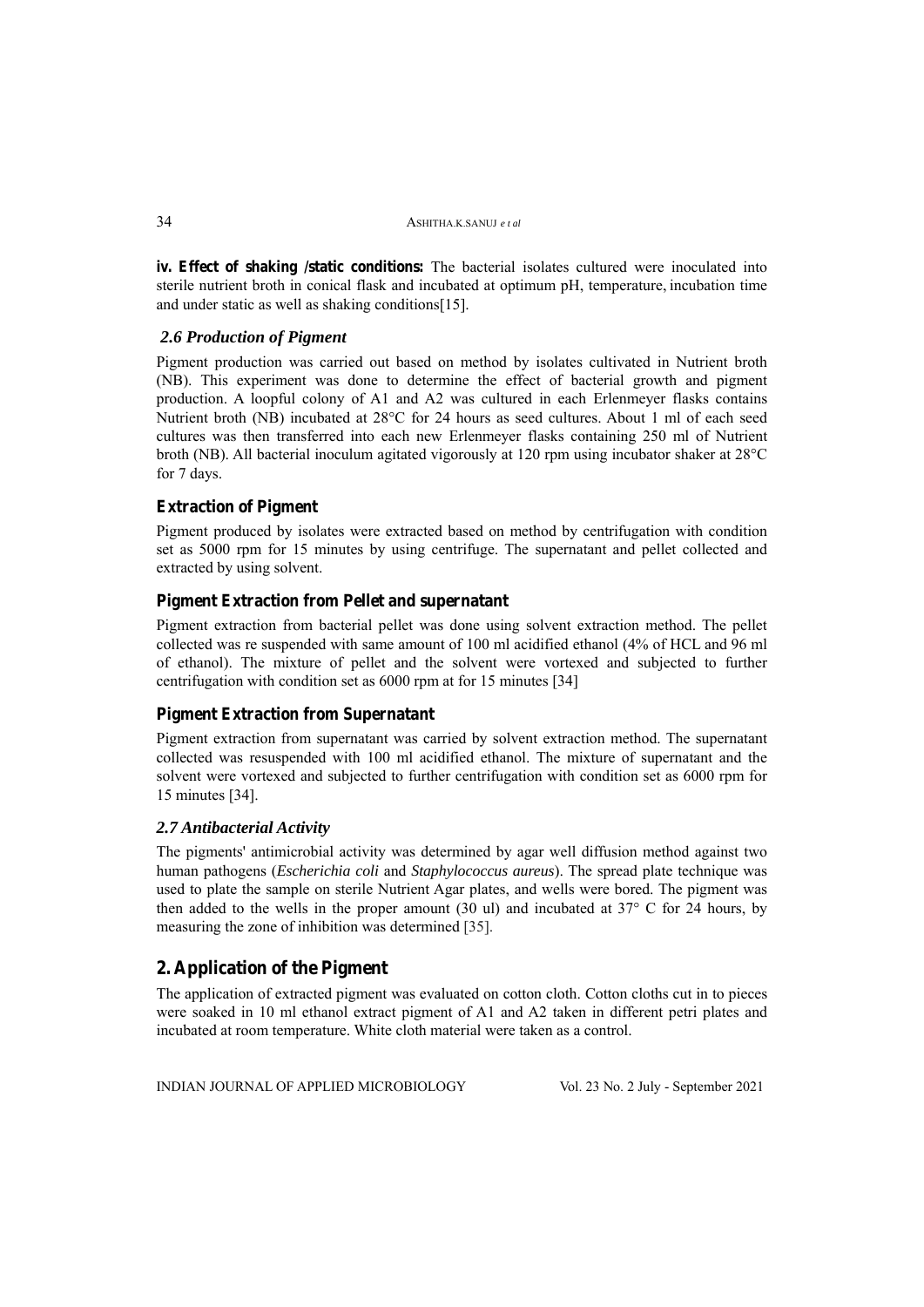## **3. Results and Discussion**

Because of the hazardous consequences of some synthetic dyes, the demand for natural colors is growing every day. Microbial pigments are an easy-to-find alternative to naturally generated colors. They have many advantages over other natural pigments, including growth, ease of processing, and weather resistance. Various biological activities like antioxidant, antibacterial, and anticancer capabilities were seen in a few pigments [16].

Four isolates were initially screened. Isolate showing high pigment (A1 and A2) were taken for further study. A1 showed, blue green pigment and A2 showed orange pigment. (Table 3.1)

| Sl. no     | <b>Isolate</b> | <b>Place of Soil</b> | <b>Pigment produced</b> |
|------------|----------------|----------------------|-------------------------|
|            |                | Workshop             | Blue green              |
| <u>L</u> . |                | Garden               | Orange                  |
| Ć.         |                | River site           | Yellow                  |
| 4.         |                | Roadside             | Yellowish orange        |

**Table 3.1-Pigment producing isolates** 

| Sl. no | <b>Biochemical test</b>  | A <sub>2</sub> |
|--------|--------------------------|----------------|
|        | Indole                   |                |
|        | Methyl red test          |                |
|        | Citrate Utilization test |                |
| ┭.     | Oxidase test             |                |
|        | Catalase test            |                |

The A1 was identified as *Pseudomonas aeruginosa* and A2 isolate was identified as *Salinococcus roseus* by biochemical (Table 3.1a) and 16S rRNA gene sequencing.

| Pigment | <b>Temperature</b> | OD at 550nm |
|---------|--------------------|-------------|
| A1      | control27          | 0.0         |
|         | 37                 | 0.10        |
|         | 47                 | 0.47        |
|         | 57                 | 0.28        |
|         |                    | 0.08        |
| A2      | control27          | 0.0         |
|         | 37                 | 0.03        |
|         | 47                 | 0.35        |
|         | 57                 | 0.29        |
|         |                    | 0.07        |

**Table 3.2 shows OD at different temperature of two isolates**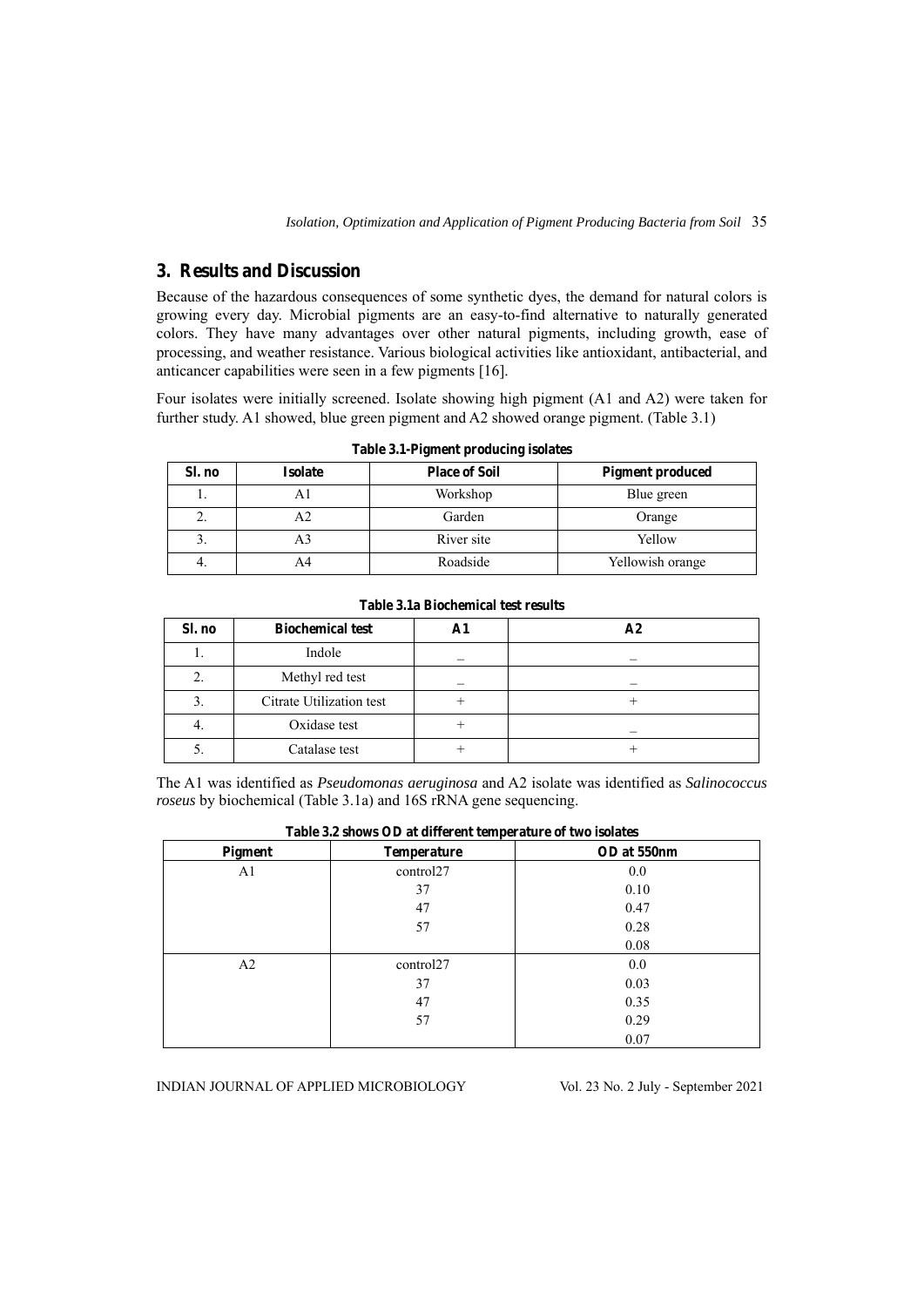36ASHITHA.K.SANUJ *e t al*



Fig 1 shows good pigment production at  $37^0C$ 

Pseudomonas aeruginosa and Salinococcus<sub>1</sub> roseus showed good pigment production at 37°C when compared to  $47^{\circ}$ C and  $57^{\circ}$ C. (Fig 1) and table 3.

| Pigment | pH      | OD at 550nm |
|---------|---------|-------------|
| A1      | Control | 0.0         |
|         | C       | 0.06        |
|         | 7       | 0.25        |
|         | 9       | 0.13        |
| A2      | Control | 0.0         |
|         | C       | 0.07        |
|         | 7       | 0.23        |
|         | 9       | 0.16        |

**Table 3.3 OD at different pH** 



## **Fig. 2 Effect pH on pigment.**

At pH 7 both isolates showed highest pigment production. (Fig 2 and table 3.3)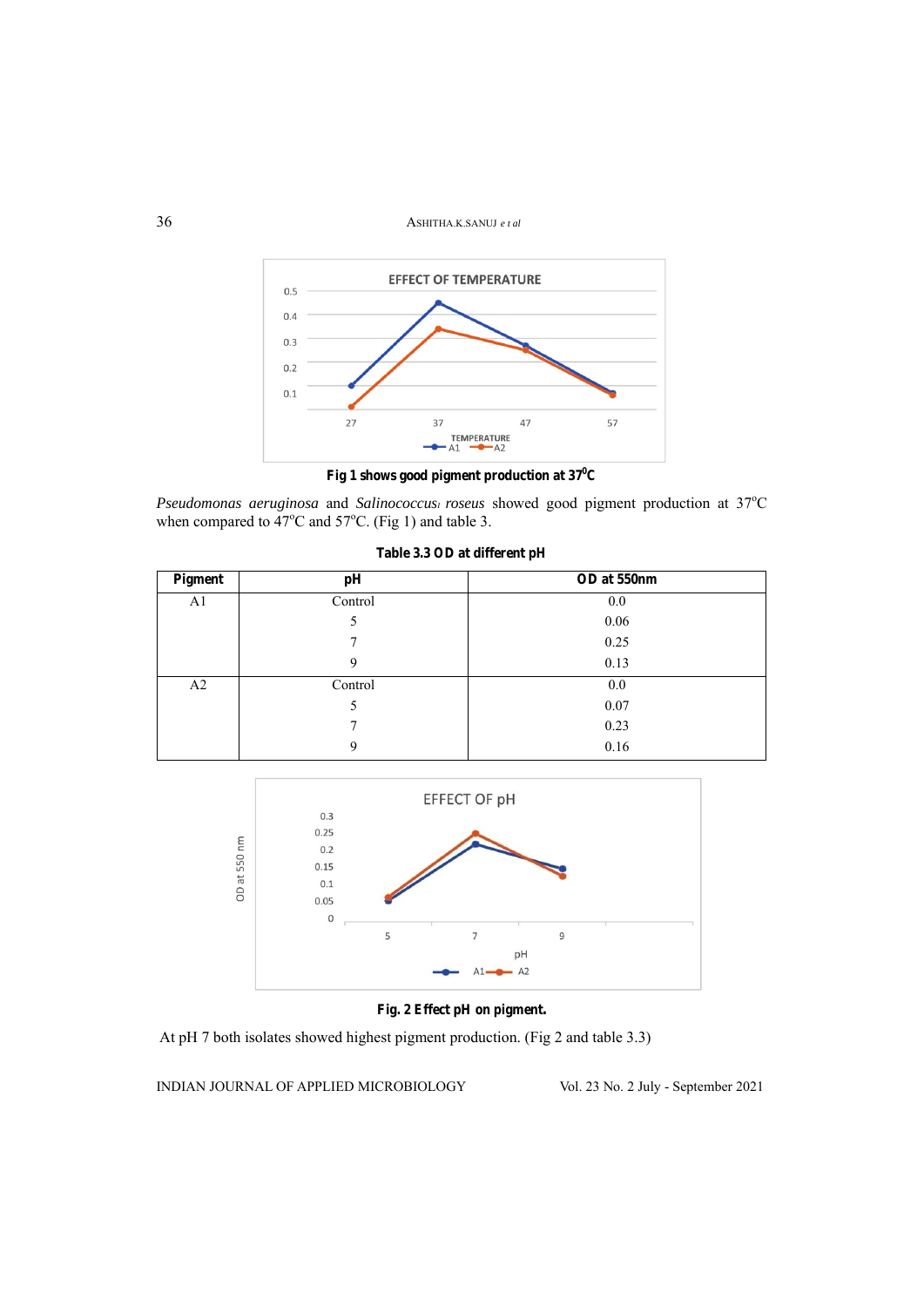| Pigment        | <b>Incubation time</b> | OD at 550nm |
|----------------|------------------------|-------------|
| A <sub>1</sub> | control24              | 0.0         |
|                | 48                     | 0.10        |
|                | 72                     | 0.35        |
|                | 96                     | 0.63        |
|                |                        | 0.43        |
| A2             | control24              | 0.0         |
|                | 48                     | 0.11        |
|                | 72                     | 0.39        |
|                | 96                     | 0.46        |
|                |                        | 0.67        |

**Table 3.4 shows incubation time of pigment producing bacteria** 

**Fig 4 shows effect of incubation time** 



Highest peak was observed at 96 hours of incubation for *Salinococcus roseus* and for *Pseudomonas aeruginosa* after 72 hours (Fig 4 and table 3.4). Difference in incubation time might be because of different generation time.



**Static condition of A1 andA2 Using shaker A1 andA2**



**Figure 5 shows growth of isolates under shaker and static conditions**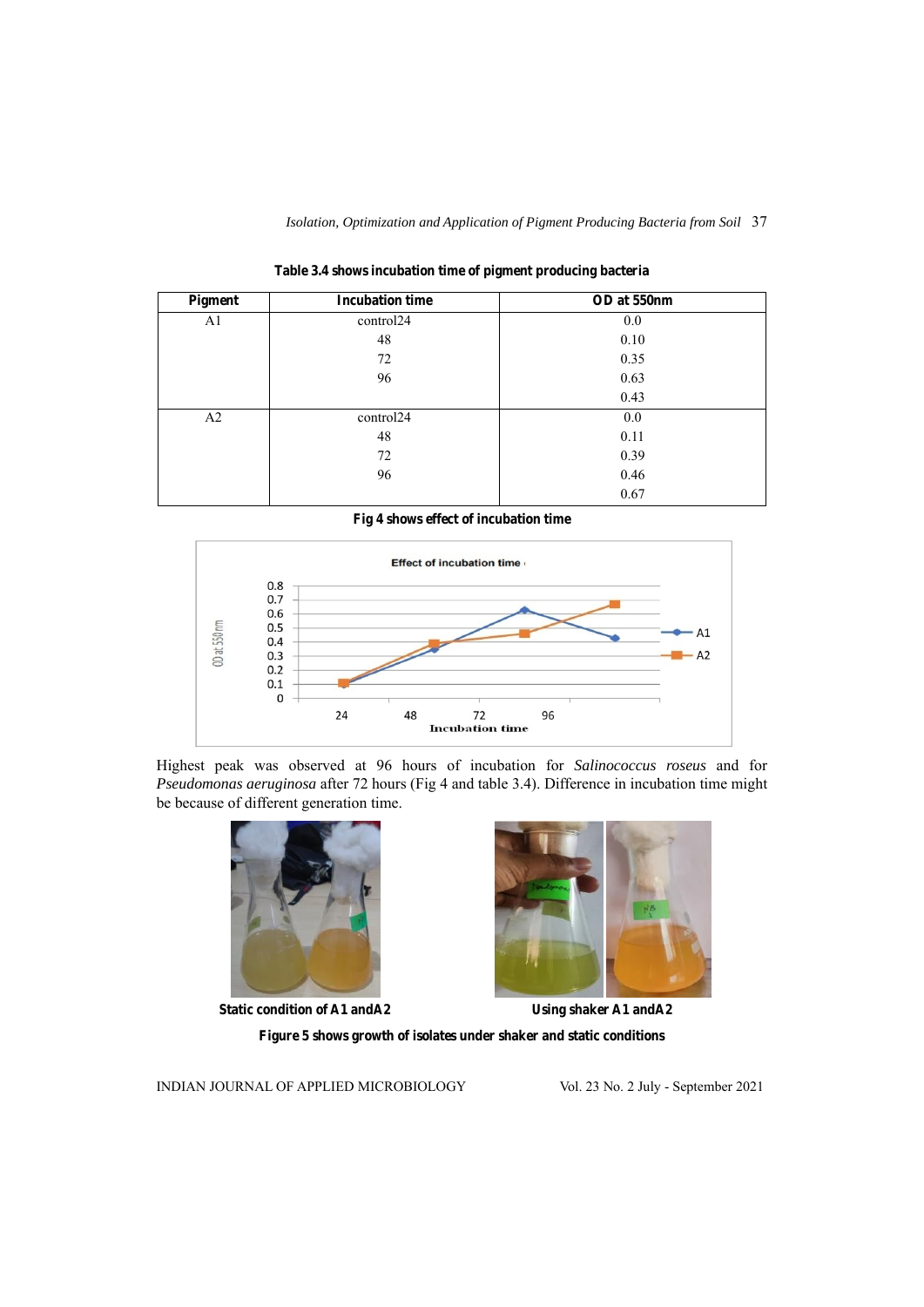Pigment production elevated under shaker as shown in (Fig 5) than under normal static condition.



**Figure 6 shows extraction of pigment** 

Pigment produced by isolates were extracted. The supernatant and pellet collected were kept before being further extracted using solvent. Ethanol was used for the pigment extraction. The extracted pigment were dissolved with solvent ethanol to evaluate antimicrobial activity against human pathogen by well diffusion method (Fig 6, 7, 8).



Fig 7 shows Pellet of the isolates  $A1_I$  and<sub>I</sub>A2



**Fig 8 shows supernatant of isolate A1 and A2**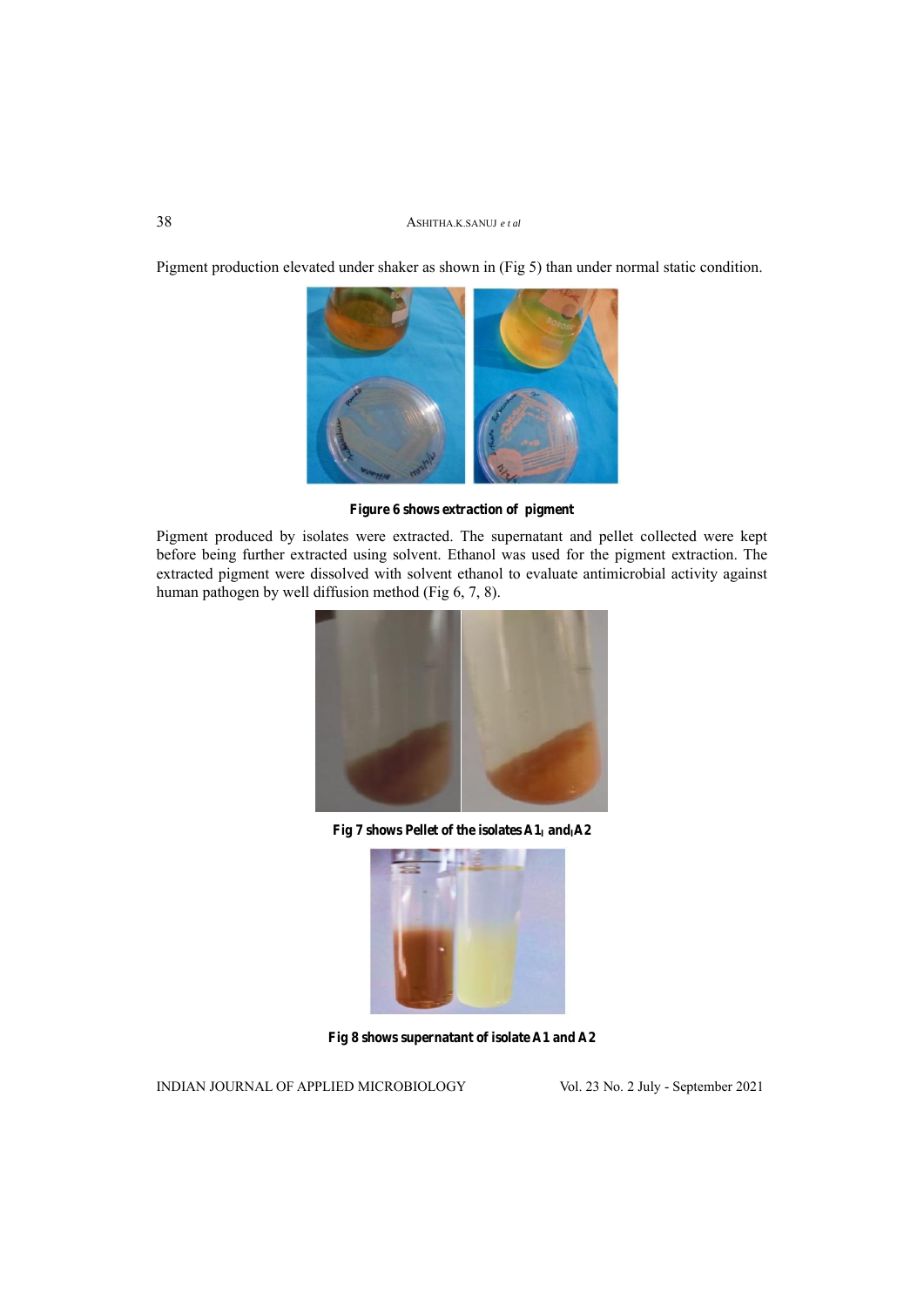Isolation, Optimization and Application of Pigment Producing Bacteria from Soil 39

Table 3.5 shows antimicrobial activity

| <b>Microorganism</b>     | $\Delta$ 2 |                 |
|--------------------------|------------|-----------------|
| E. coli                  |            | $30 \text{ mm}$ |
| Staphylococcus<br>aureus |            | $27 \text{ mm}$ |

#### Fig.9 shows anti-microbial activity of A1 and A2



The bacterial pathogens *E.coli* and *Staphylococcus aureus* were used. The zone of inhibition (table3.5) was measured to evaluate antimicrobial activity. *Pseudomonas aeruginosa* showed antimicrobial activity against these pathogens. No activity were seen in *Salinococcus roseus* is olate (Fig 9)



Fig 10: shows application pigments on cloth

The extracted pigment tested for antibacterial activity and applied on cotton[17]. The cloth which absorb the pigment lightly were shown in (Fig 10).

#### 3.2 Molecular Identification-

#### PCR amplification and sequencing of 16S rRNA gene sequencing.

The 16S rRNA gene was amplified by using primers. The gel image PCR amplified product of 16SrRNA gene. The PCR product were sequenced using universal primers. The obtained sequences were shown below.[18]

INDIAN JOURNAL OF APPLIED MICROBIOLOGY

Vol. 23 No. 2 July - September 2021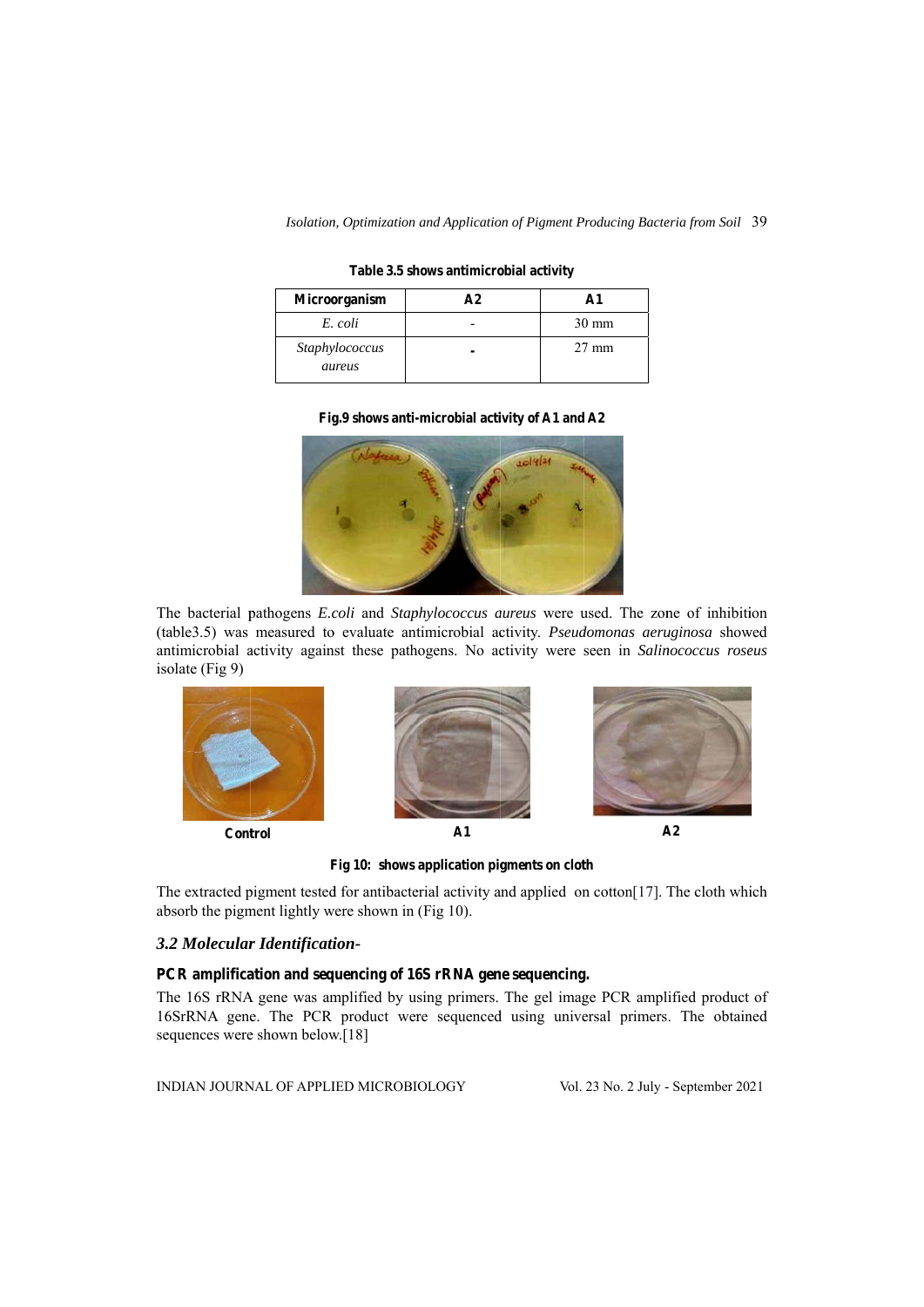TACCATGCAGTCGAGCGGATGAGGGAGCTTGCTCCTGGATTCAGCGGCGGACGG GTGAGTAATGCCTAGGAATCTGCCTGGTAGTGGGGGATAACGTCCGGAAACGGG CGCTAATACCGCATACGTCCTGAGGGAGAAAGTGGGGGATCTTCGGACCTCACG CTATCAGATGAGCCTAGGTCGGATTAGCTAGTTGGTGGGGTAAAGGCCTACCAA GGCGACGATCCGTAACTGGTCTGAGAGGATGATCAGTCACACTGGAATGAGACA CGGTCCAGACTCCTACGGGAGGCAGCAGTGGGGAATATTGGACAATGGGCGAAA GCCTGATCCAGCCATGCCGCGTGTGTGAAGAAGGTCTTCGGATTGTAAAGCACTT TAAGTTGGGAGGAAGGGCAGTAAGTTAATACCTTGCTGTTTTGACGTTACCAACA GAATAAGCACCGGCTAACTTCGTGCCAGCAGCCGCGGTAATACGAAGGGTGCAA GCGTTAATCGGAATTACTGGGCGTAAAGCGCGCGTAGGGGGTTCAGCAAGTTGC ATGTGAAATCTCCGGGCTCAACCTGGGAACTGCATCCACAACTACTGAGCTATAT TACGGTAGATGCTGCTGGAATATCTTGTGGAGCGGCGAGGTGCGTCGACATCGG ATGCAGCACGAGCGACCACGGTGTCTACTCGTGCTTGATTCTTCAAA

#### *3.3 Similarity analysis*

BLAST similarity search of NCBI shows 100% similarity with *Pseudomonas aeruginosa*



**Figure 11 Graphical representation of sequence alignment of A1**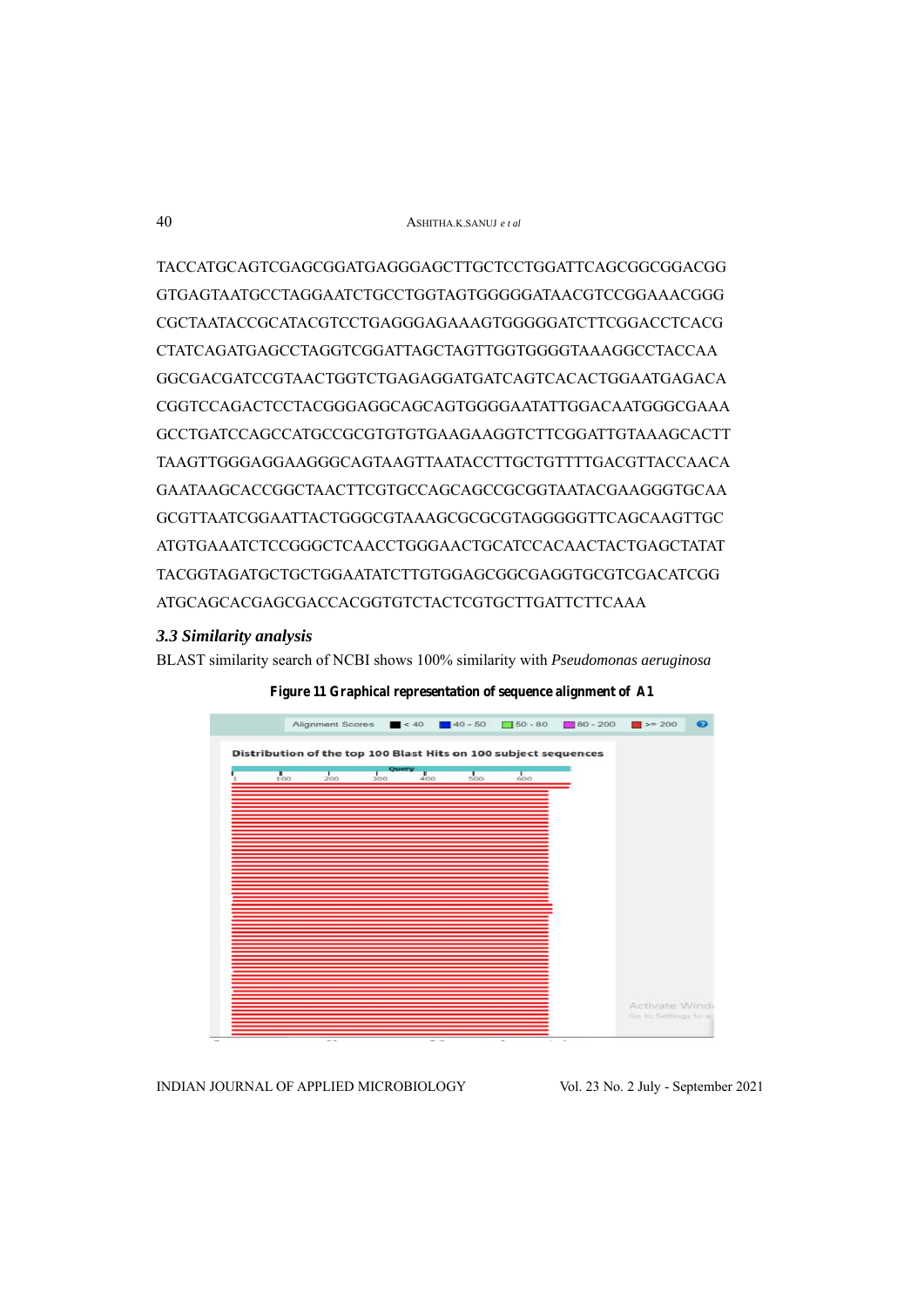|  |  |  | 3.3.2 BLAST similarity search result |  |  |
|--|--|--|--------------------------------------|--|--|
|--|--|--|--------------------------------------|--|--|

| Sequences producing significant alignments                                        |              | Download                  | v        |              |                | <b>Manage Columns</b> | v     | Show                     | 100              | v                      |
|-----------------------------------------------------------------------------------|--------------|---------------------------|----------|--------------|----------------|-----------------------|-------|--------------------------|------------------|------------------------|
| select all 0 sequences selected                                                   |              |                           | GenBank  | Graphics     |                |                       |       | Distance tree of results | New              |                        |
| <b>Description</b>                                                                | Name         | Scientific Common<br>Name | Taxid    | Max<br>Score | Total<br>Score | <b>Query</b><br>Cover | value | Per<br>ktent             | Acc:<br>Len<br>٠ | Accession              |
| Pseudomonas aeroginosa strain MDR2 16S ribosomal RNA gene, partial sequence       | Pseudo.      | <b>NA</b>                 | 287      | 1291         | 1291           | 100%                  | 0.0   | 100.00%                  | 699              | MH078568.1             |
| Pseudomonas aeruginosa strain Mekkv06 16S ribosomal RNA gene, partial sequence    | Pseudo.      | NA                        | 287      | 1236         | 1236           | 99%                   | 0.0   | 98.71%                   | 702              | MN262090.1             |
| Pseudomonas aeruginosa strain SU102 16S ribosomal RNA gene, partial seguence      | Pseudo  NA   |                           | 287      | 1107         | 1107           | 93%                   | 0.0   | 97.24%                   | 1115             | MT640266.1             |
| Pseudomonas so, strain BNC2906 16S ribosomal RNA gene, partial sequence           | Pseudo NA    |                           | 306      | 1107         | 1107           | 93%                   | 0.0   | 97.24%                   | 1440             | MN136109.1             |
| Bacterium strain AS16 16S ribosomal RNA gene, partial sequence                    | bacterium NA |                           | 1869227  | 1107         | 1107           | 93%                   | 0.0   | 97.24%                   |                  | 1222 MN096674.1        |
| Pseudomonas aeruginosa strain Jfr509 16S ribosomal RNA gene, partial seguence     | Pseudo NA    |                           | 287      | 1107         | 1107           | 93%                   | 0.0   | 97.24%                   |                  | 1047 MK163529.1        |
| Pseudomonas aeruginosa strain Y14 16S ribosomal RNA gene, partial sequence        | Pseudo       | <b>NA</b>                 | 201      | 1107         | 1107           | 93%                   | 0.0   | 97.24%                   |                  | 1478 MH9976361         |
| Pseudomonas aeruginosa isolate H16 16S ribosomal RNA gene_partial seguence        | Pseudo NA    |                           | 287      | 1107         | 1107           | 93%                   | 0.0   | 97.24%                   |                  | 1330 MG706126.1        |
| Pseudomonas aeruginosa isolate H8 16S ribosomal RNA gene, partial seguence        | Pseudo NA    |                           | 287      | 1107         | 1107           | 93%                   | 0.0   | 97.24%                   |                  | 1312 MG706125.1        |
| Pseudomonas aeruginosa strain ASU3-F 16S ribosomal RNA gene, partial seguence     | Pseudo  NA   |                           | 207      | 1107         | 1107           | 93%                   | 0.0   | 97.24%                   | 899              | ME445162.1             |
| Pseudomonas aeruginosa strain ASU-B6 16S ribosomal RNA gene, partial seguence     | Pseudo  NA   |                           | 287      | 1107         | 1107           | 93%                   | 0.0   | 07.24%                   |                  | 1074 KU000217.1        |
| Pseudomonas aeruginosa gene for 165 ribosomal RNA, partial seguence, strain; NGB4 | Pseudo NA    |                           | 287      | 1107         | 1107           | 93%                   | 0.0   | 97.24%                   |                  | 1425 LC176072.1        |
| Pseudomonas aeruginosa gene for 16S ribosomal RNA, partial seguence, strain: NGB2 | Pseudo NA    |                           | 267      | 1107         | 1107           | 93%                   | 0.0   | 97.24%                   |                  | 1536 LC176070.1        |
| Pseudomonas aeruginosa strain IR114.16S ribosomal RNA gene, partial seguence      | Pseudo.      | . NA                      | 287      | 1107         | 1107           | 93%                   | 0.0   | 97.24%                   |                  | 1099 KJ396889.1        |
| Pseudomonas sp. LW-17 16S ribosomal RNA gene_partial sequence                     | Pseudo.      | - NA                      | 1716487  | 1107         | 1107           | 93%                   | 0.0   | 97.24%                   |                  | 1432 KR258767.1        |
| Pseudomonas aeruginosa strain BHS2 16S ribosomal RNA gene, partial sequence       | Pseudo.      | . NA                      | 28I      | 1107         | 1107           | 93%                   | 0.0   | 97.24%                   | 886              | KT027770.1             |
| Pseudomonas aeruginosa strain 184.16S ribosomal RNA gene, partial seguence        | Psoudo NA    |                           | 287      | 1107         | 1107           | 93%                   | 0.0   | 97.24%                   |                  | 63859186               |
| Bacterium GX12.16S ribosomal RNA gene, partial sequence                           | bacteriuNA   |                           | 1436272  | 1107         | 1107           | 93%                   | 0.0   | 07.24%                   |                  | 1425 KF964382.1        |
| Bacterium GX11 16S ribosomal RNA gane, partial sequence                           | bacteriu     | <b>NA</b>                 | 143/0771 | 1107         | 1107           | 03%                   | 0.0   |                          |                  | 07.24% 1434 KF004381.1 |

## **Sequence of 16S rRNA gene of the isolate A2**

GATGAACGCTGGCGGCGTGCCTAATACATGCAAGTCGAACGCGCGGATCAGGAGCTT GCTCCTGTGACGCGAGTGGCGGACGGGTGAGTAACACGTAGGCAACCTGCCCACCAG ACCGGGATAACCACGGGAAACCGTGGCTAATACCGGATAATCCTTCCCCACACAAGTG GGGGAGTTGAAAGGCGGCTTCGGCTGTCACTGGTGGATGGGCCTGCGGCGCATTAGC TGGTTGGTGGGGTAACGGCCCACCAAGGCGACGATGCGTAGCCGACCTGAGAGGGTG ATCGGCCACACTGGGACTGAGACACGGCCCAGACTCCTACGGGAGGCAGCAGTAGGG AATCTTCCGCAATGGACGAAAGTCTGACGGAGCAACGCCGCGTGAGTGAAGAAGGGT TTCGGCTCGTAAAACTCTGTTGTCAGGGAAGAACGCCGACGGGAGTAACTGCCCGTC GGGTGACGGTACCTGACCAGAAAGCCACGGCTAACTACGTGCCAGCAGCCGCGGTAA TACGTAGGTGGCAAGCGTTATCCGGAATTATTGGGCGTAAAGCGCGCGTAGGCGGTTC GTTAAGTCTGATGTGAAAGCCCCCGGCTCAACCGGGGAGGGTCATTGGAAACTGGCG AACTTGAGTGCAGAAGAGGAGAGTGGAATTCCATGTGTAGCGGTGAAATGCGCAGAG ATATGGAGGAACACCAGTGGCGAAGGCGGCTCTCTGGTCTGTAACTGACGCTGAGGT GCGAAAGCGTGGGGATCAAACAGGATTAGATACCCTGGTAGTCCACGCCGTAAACGAT GAGTGCTAAGTGTTAGGGGGTTTCCGCCCCTTAGTGCTGCAGCTAACGCATTAAGCAC TCCGCCTGGGGAGTACGGCCGCAAGGTTGAAACTCAAAGGAATTGACGGGGACCCGC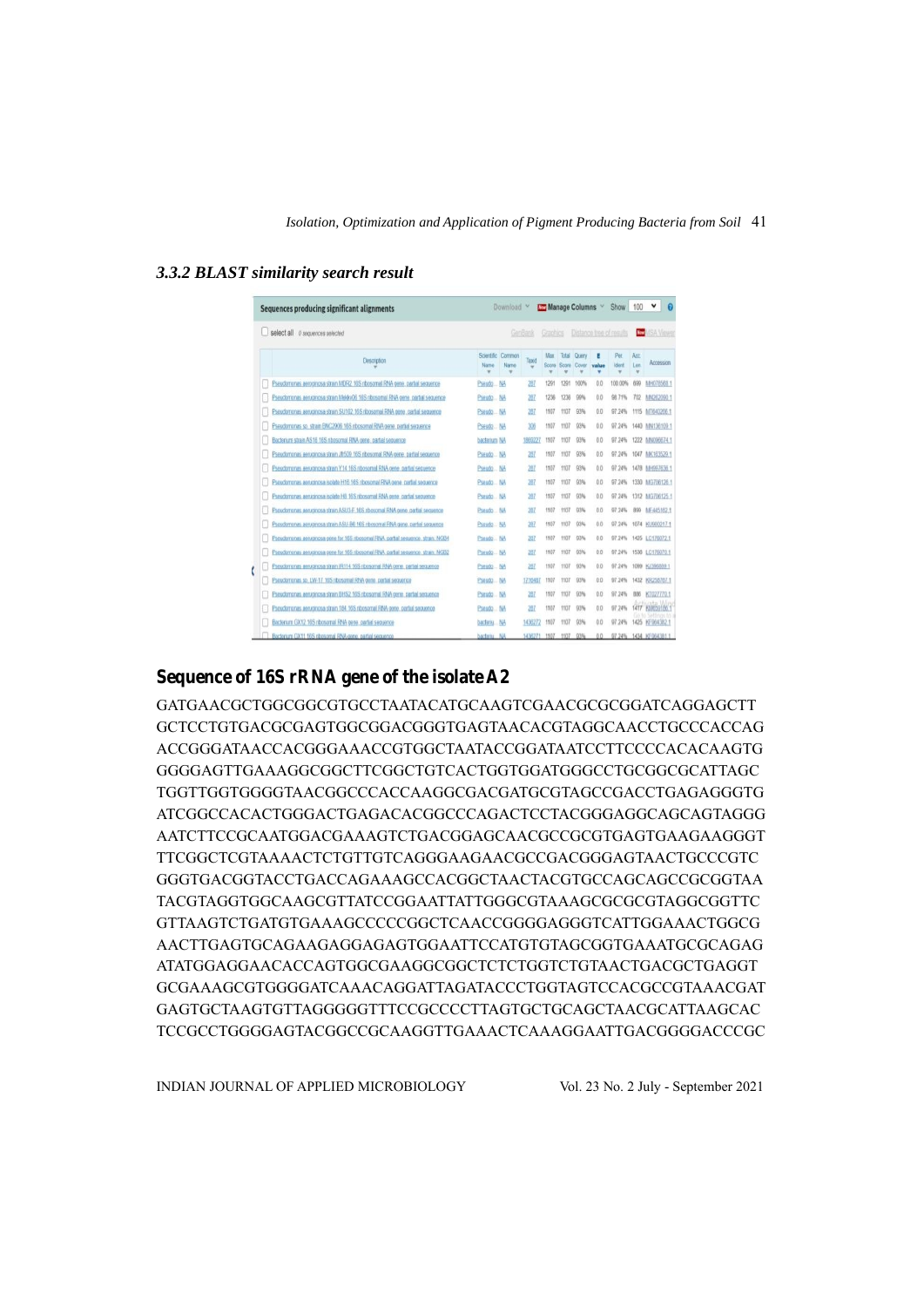ACAAGCGGTGGAGCATGTGGTTTAATTCGAAGCAACGCGAAGAACCTTACCAAATCTT GACATCCTCTGACCACCCTGGAGACAGGGTTTCCCTTCGGGGCAGAGTGACAGGTGG TGCATGGTTGTCGTCAGCTCGTGTCGTGAGATGTTGGGTTAAGTCCCGCAACGAGCGC AACCCTTATCACTAGTTGCCAGCATTCAGTTGGGCACTCTAGTGAGACTGCCGGTGAC AAACCGGAGGAAGGTGGGGATGACGTCAAATCATCATGCCCCTTATGATTTGGGCTAC ACACGTGCTACAATGGACAGGAACAAAGGGCAGCTACGCCGCGAGGCCAAGCGAATC CCATAAAACTGTTCTCAGTTCGGATTGGAGTCTGCAACTCGACTCCATGAAGCTGGAA TCGCTAGTAATCGTGGATCAGAATGCCACGGTGAATACGTTCCCGGGTCTTGTACACAC CGCCCGTCACACCACGAAAGTCGGTAACACCTGAAGCCGGTGGGCCAACCTCTTGGA GGCAGCCGTCGAAGGTGGGACCGATGATTGGGGTG

## *3.3.3 Similarity analysis*

BLAST similarity search of NCBI shows 100% similarity with *Salinococcus roseus.* 



**Fig 12 graphical representation of sequence alignment of bacterium A2**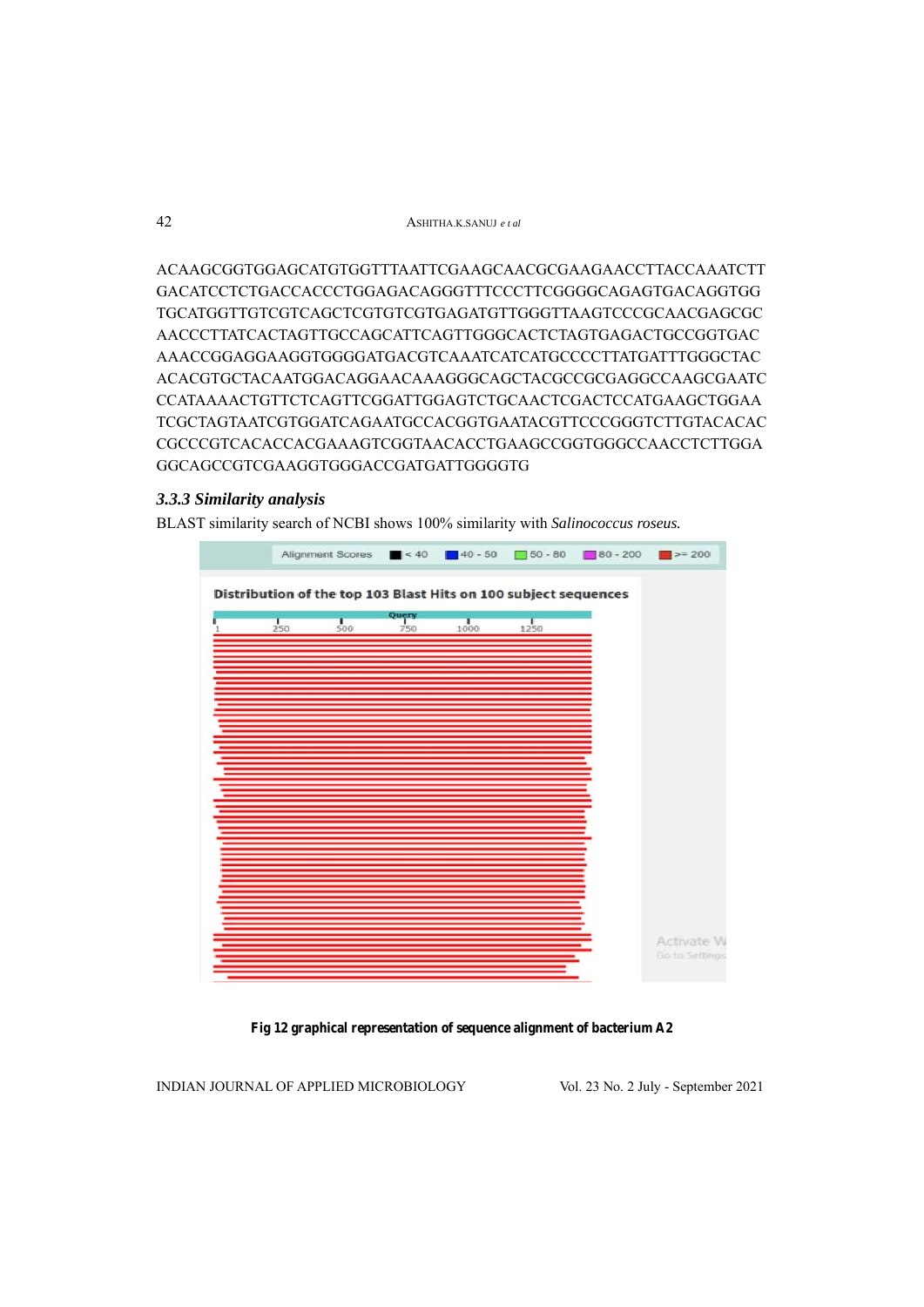|                          | select all<br>100 sequences selected                                          | GenBank                      |              | Graphics       |                |            | Distance tree of results |                              | <b>Nov MSA Viewe</b>            |
|--------------------------|-------------------------------------------------------------------------------|------------------------------|--------------|----------------|----------------|------------|--------------------------|------------------------------|---------------------------------|
|                          | <b>Description</b>                                                            | Scientific Name              | Max<br>Score | Total<br>Score | Query<br>Cover | в<br>value | Per<br>Ident             | Acc.<br>Len<br>$\rightarrow$ | Accession                       |
| $\overline{\phantom{a}}$ | Salinicoccus roseus partial 16S rRNA gene, strain Marseille-P2852             | Salinicoccus roseus          | 2717         | 2717           | 100%           | 0.0        | 100.00%                  | 1471                         | LT714164.1                      |
|                          | Salinicoccus sp. L21-PYE-C40 16S ribosomal RNA gene, partial sequence         | Salinicoccus sp. L21-PYE-C40 | 2647         | 2647           | 100%           | 0.0        | 99.12%                   | 1507                         | KJ188018.1                      |
| ◡                        | Salinicoccus sp. RM11R 16S ribosomal RNA gene, partial sequence               | Salinicoccus sp RM11R        | 2639         | 2639           | 100%           | 0.0        | 99.05%                   | 1512                         | EF675622.1                      |
|                          | Jncultured bacterium clone Q31018 16S ribosomal RNA gene. partial sequence    | uncultured bacterium         | 2623         | 2623           | 100%           | 0.0        | 98.85%                   | 1540                         | JX193445.1                      |
| $\overline{\mathbf{v}}$  | Salinicoccus sp. BAB 3246 strain BAB3246, complete genome                     | Salinicoccus sp. BAB 3246    | 2619         | 10473          | 100%           | 0.0        | 98.78%                   | 713204                       | CP020916.1                      |
|                          | Incultured bacterium clone A58 16S ribosomal RNA gene, partial sequence       | uncultured bacterium         | 2615         | 2615           | 100%           | 0.0        | 98.78%                   | 1543                         | MG744690.1                      |
| $\overline{\mathbf{v}}$  | Salinicoccus roseus strain DSM 5351 16S ribosomal RNA, partial sequence       | Salinicoccus roseus          | 2615         | 2615           | 100%           | 0.0        | 98.78%                   | 1543                         | NR 026311.1                     |
|                          | Salinicoccus roseus strain M2-1 16S ribosomal RNA gene, partial sequence      | Salmicoccus roseus           | 2610         | 2610           | 99%            | 0.0        | 98.91%                   | 1491                         | KU194371.1                      |
| $\overline{\mathbf{v}}$  | Salinicoccus sp. BAB-5292 16S ribosomal RNA gene, partial sequence            | Salinicoccus sp. BAE-5292    | 2606         | 2606           | 100%           | 0.0        | <b>GB 51%</b>            | 1494                         | KT281589.1                      |
|                          | Salinicoccus roseus strain M4-3 16S ribosomal RNA gene, partial sequence      | Salinicoccus roseus          | 2603         | 2603           | 99%            | 0.0        | 98.77%                   | 1488                         | KU194380 1                      |
| $\overline{\phantom{0}}$ | Salinicoccus roseus strain XJSL6-3 16S ribosomal RNA gene, partial sequence   | Salmicoccus roseus           | 2603         | 2603           | 99%            | 0.0        | 98.64%                   | 1516                         | GQ903432 1                      |
|                          | Salinicoccus roseus strain XJSL5-10 16S ribosomal RNA gene, partial sequence  | Salinicoccus roseus          | 2599         | 2599           | 99%            | 0.0        | 98.57%                   | 1517                         | GQ903429.1                      |
|                          | Salinicoccus roseus strain XJSL6-1 16S ribosomal RNA gene. partial sequence   | Salinicoccus roseus          | 2599         | 2599           | 99%            | 0.0        | 98.57%                   | 1517                         | GQ903430.1                      |
|                          | Salinicoccus sp. M14 gene for 16S ribosomal RNA, partial sequence             | Salinicoccus sp. M14         | 2597         | 2597           | 99%            | 0.0        | 98.83%                   | 1482                         | LC1648322                       |
|                          | Salinicoccus roseus 16S ribosomal RNA gene, partial sequence                  | Salinicoccus roseus          | 2593         | 2593           | 99%            | 0.0        | 98.70%                   | 1463                         | AF237976.1                      |
|                          | Salinicoccus roseus strain YIM 98149 16S ribosomal RNA gene, partial sequence | Salinicoccus roseus          | 2591         | 2591           | 100%           | 0.0        | 98.44%                   | 1562                         | KY427824.1                      |
|                          | Salinicoccus sp. Y17 16S ribosomal RNA gene, partial sequence                 | Salinicoccus sp. Y17         | 2588         | 2588           | 98%            | 0.0        | 98.76%                   |                              | $-0.11 + 0.01 + 0.01$           |
|                          | Salinicoccus sp. W19 gene for 16S ribosomal RNA, partial sequence             | Salinicoccus sp. W19         | 2579         | 2579           | 98%            | 0.0        | 98.83%                   | 1456                         | Go to Settings to<br>LC164834.2 |
|                          | Salinicoccus sp. 10017 16S ribosomal RNA gene, partial sequence               | Salinicoccus sp. 10017       | つちプラ         | フトアち           | 97%            | 00         | <b>POR ROA</b>           | 1444                         | EU432557.1                      |

#### *Isolation, Optimization and Application of Pigment Producing Bacteria from Soil* 43

**Fig 13: shows sequence producing significant alignment.** 

## **Discussion**

Many researchers identified several methods of pigment producing bacteria isolation. Soil and water microbial communities are among the most complex, diverse and important assemblages of organisms in the biosphere and they are an important source for the search of novel antimicrobial agents and molecules with biotechnological importance such as microbial pigments that can be used as natural colorants as well as antimicrobial agents in place of antibiotic [36]. The demand for new antibiotics continues to grow due to the emergency of antibiotics resistant pathogen causing life threatening infection in spite of considerable progress in the field of chemical synthesis and engineered biosynthesis of antimicrobial compounds [37]. Pigment producing bacteria were isolated on Nutrient agar media. Isolates with high pigment were considered for further studies. Two isolates A1 and A2 and were found to produce blue green and orange pigments. The pigment producing bacteria were identified based on their morphological, biochemical and molecular identification. Thus the selected A1 isolate showed 100% similarity with *Pseudomonas aeruginosa* and A2 showed 100% similarity with *Salinococcus roseus.*

Optimization studies done based on effect of pH, temperature, incubation time, shaking and static conditions. Temperature is one of the most critical environmental elements influencing microorganism growth, and it affects numerous metabolic pathways, including carotenoid production. *Pseudomonas aeruginosa* and "*Salinococcus roseus"* showed good pigment production at 37° C after 96 and 72 hours of incubation at a neutral pH. The difference in incubation time might be related to their different generation time. This also shows that the bacterium may be a moderate thermopile.

Maximum pigment was recorded at pH 7. Above pH 10 and below pH 5, no pigment production was recorded. The bacterial growth was observed up to pH 7 after which there is decline in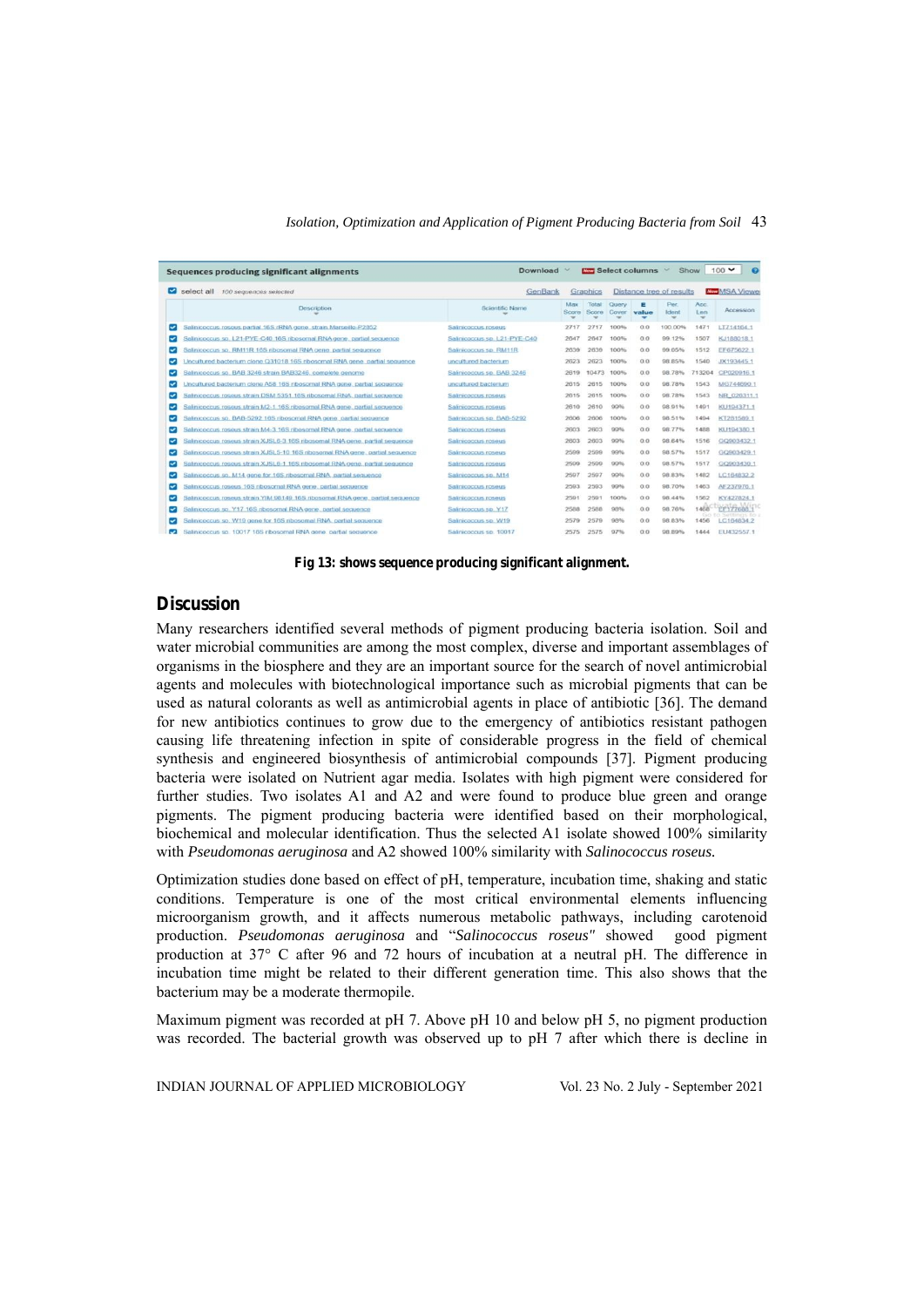production was absorbed. Decline in growth and pigment production was observed from 72 hours in "*Salinococcus roseus"* and 96 hours in *Pseudomonas aeruginosa*, which suggest that microorganisms generally exhibit pigment production during late log phase or at stationary phase.

*Salinicoccus roseus* and *Pseudomonas aeruginosa* showed increased growth and pigment production at shaking incubation conditions as compared to static conditions. Microorganisms can improve transfer of substrates and oxygen in aerobic conditions.

Antimicrobial nature of isolate was done against two major bacteria *E. coli* and *Staphylococcus aureus*. Antimicrobial activities were exhibited by *Pseudomonas aeruginosa* alone. The pigments produced were extracted with ethanol and the extracted pigment was applied for dyeing. The results showed that the cloth can uptake the dye after 24 hrs of soaking [25]. From this we can conclude that *Salinicoccus roseus* and *Pseudomonas aeruginosa* may be used as viable source of environmentally friendly dyes and pigment with appropriate pH, temperature, and Incubation time. Also the antimicrobial activity of Pseudomonas strain can be explored more in the benefit of mankind.

Natural ingredients are seen to be viable source of environmentally friendly dyes and pigments. Despite substantial study in to bringing microbial pigments from the primordial soup to the market, their output will not be sufficient to meet demand if synthetic colors are phased out. Natural-color products may see a growth in demand soon, not only because of their health and environmental benefits but also because of their aesthetics and novelty.

## **Summary**

Over all, this study focused on the isolation of pigment producing bacteria from the different sites. The selected bacteria were identified as *Pseudomonas aeruginosa and Salinococcus roseus* by 16S rRNA gene sequencing. Then various studies based on optimization studies, pigment production, extraction of pigment, antimicrobial activity of pigment and application of extracted pigment on cloth were done. Further studies can be focused on pure pigment production using column chromatography, and chemical structure analysis can be done by FT spectroscopy and commercial use can be explored.

#### **Conflict of Interest:** None

#### **References**

- 1. Downham, A., & Collins, P. (2000). Colouring our foods in the last and next millennium. *International journal of food science & technology*, *35*(1), 5-22.
- 2. Narsing Rao, M. P., Xiao, M., & Li, W. J. (2017). Fungal and bacterial pigments: secondary metabolites with wide applications. *Frontiers in microbiology*, *8*, 1113.
- 3. Azman, A. S., Mawang, C. I., & Abubakar, S. (2018). Bacterial pigments: the bioactivities and as an alternative for therapeutic applications. *Natural Product Communications*, *13*(12), 1934578X1801301240.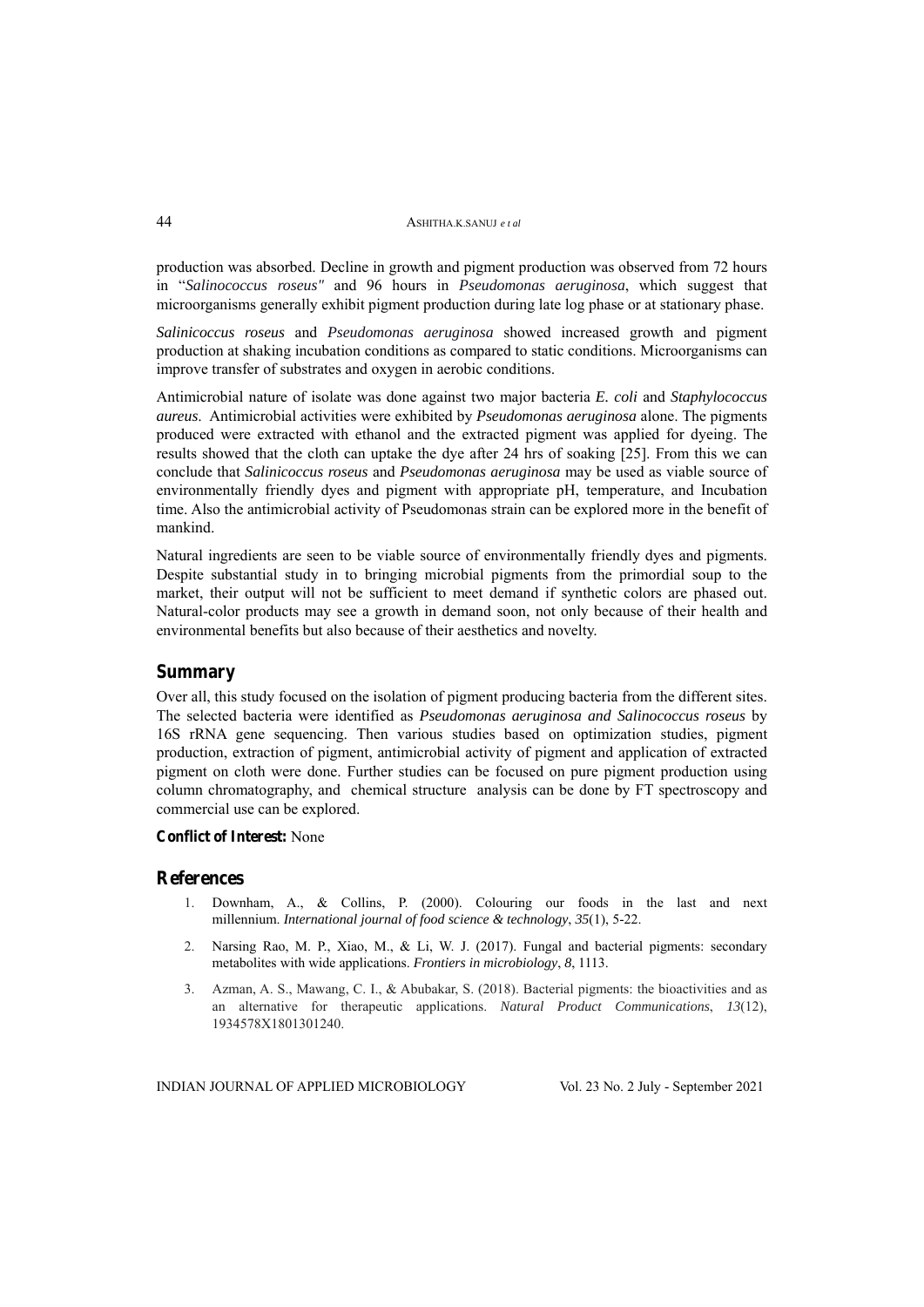- 4. Chidambaram, K. V., & Perumalsamy, L. (2009). An Insightful overview on microbial pigment ,prodigiosin. *Electronic journal of biology*, *5*(3), 49-61.
- 5. Babitha, S.(2009).Microbial pigments .In *Biotechnology for agro-industrial residues utilization*  (pp. 147-162). Springer, Dordrecht.
- 6. Mata-Gómez, L. C., Montañez, J. C., Méndez-Zavala, A., & Aguilar, C. N. (2014). Biotechnological production of carotenoids by yeasts: an overview. *Microbial cell factories*, *13*(1), 1-11.
- 7. Usman, H. M., Abdulkadir, N., Gani, M., & Maiturare, H. M. (2017). Bacterial pigments and its significance. *MOJ Bioequiv Availab*, *4*(3), 00073
- 8. Räisänen, R., Nousiainen, P., & Hynninen, P. H. (2002). Dermorubin and 5-chlorodermorubin natural anthraquinone carboxylic acids as dyes for wool. *Textile research journal*, *72*(11), 973-976.
- 9. Sardaryan, E., Zihlova, H., Strnad, R., & Cermakova, Z. (2004). Arpink Red–meet a new natural red food colorant of microbial origin. *Pigments in food, more than colours*, 207-208.
- 10. Foster, P. L. (2005). Stress responses and genetic variation in bacteria. *Mutation Research/Fundamental and Molecular Mechanisms of Mutagenesis*, *569*(1-2), 3-11.
- 11. Foster, P. L. (2005). Stress responses and genetic variation in bacteria. *Mutation Research/Fundamental and Molecular Mechanisms of Mutagenesis*, *569*(1-2), 3-11.
- 12. Rokade, M. T., & Pethe, A. S. (2017). Isolation, Identification, Extraction And Production Of Antibacterial Violacein Pigment By Psychrotrophic Bacterium Mtri7 Strain. *Journal of Global Biosciences*, *6*(6), 5077-5083.
- 13. Cheesbrough, M. (2005). *District laboratory practice in tropical countries, part 2*. Cambridge university press.
- 14. Herrmann, B. G., & Frischauf, A. M. (1987). Isolation of genomic DNA. *Methods Enzymol.;(United States)*, *152*.
- 15. Usman, H. M., Farouq, A. A., Baki, A. S., Abdulkadir, N., & Mustapha, G. (2018). Production and characterization of orange pigment produced by Halophilic bacterium Salinococcus roseus isolated from Abattoir soil. *J Microbiol Exp*, *6*(6), 238-243.
- 16. Narsing Rao, M. P., Xiao, M., & Li, W. J. (2017). Fungal and bacterial pigments: secondary metabolites with wide applications. *Frontiers in microbiology*, *8*, 1113.
- 17. Radha, T. (2015). Production of extracellular pigment from microbes and its application. *International Journal on Applied Bioengineering*, *9*(2).
- 18. Blok, V. C., & Powers, T. O. (2009). Biochemical and molecular identification. *Root-knot nematodes*, 98-118.
- 19. Sahoo, S. R., Goli, D., & Maringanti, B. (2019). Studies of two pigment producing halophilic bacteria from Karnataka mangrove soil. *Indian Journal of Pharmaceutical Sciences*, *81*(5), 892- 899.